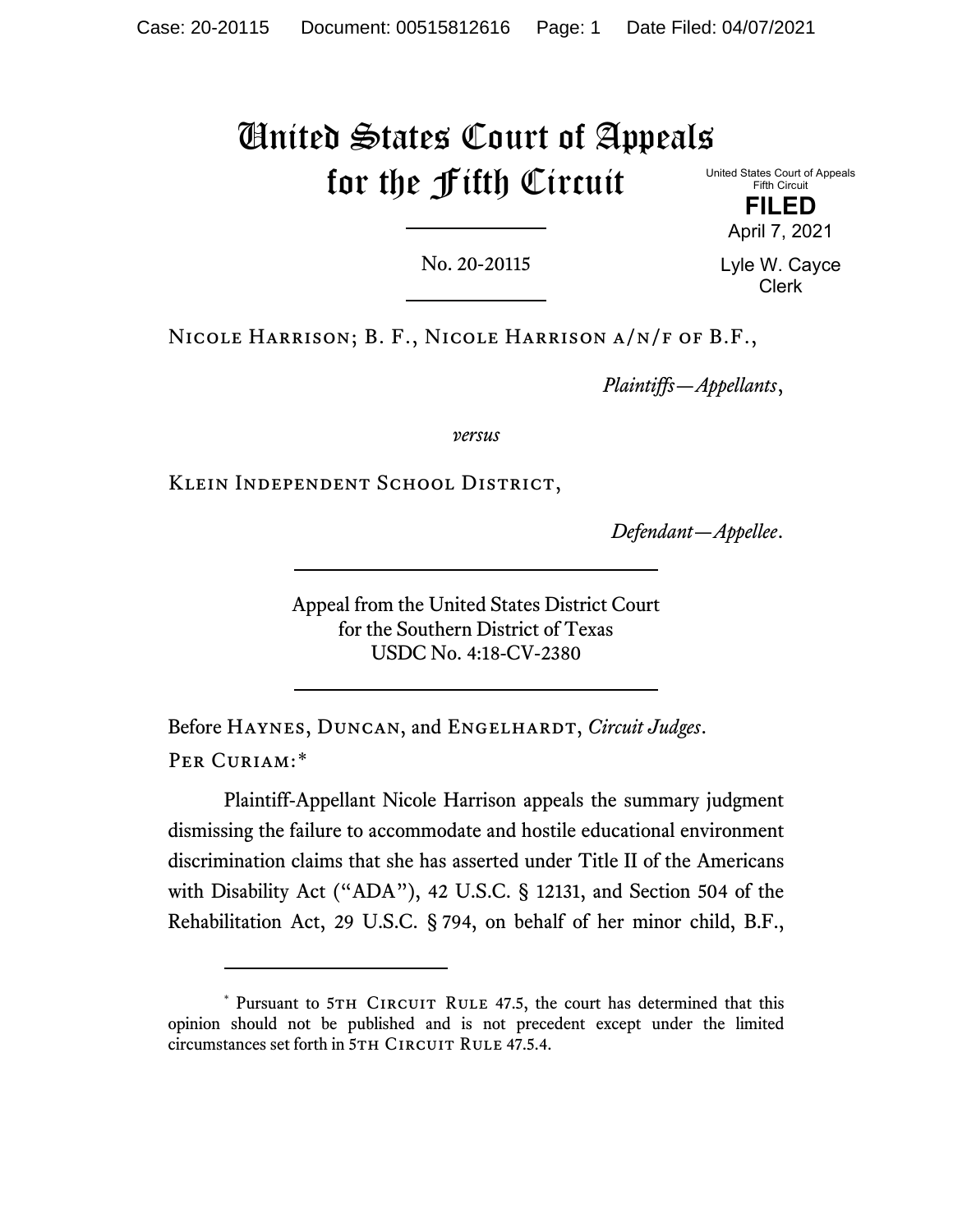against Defendant–Appellee Klein Independent School District (KISD). We have carefully reviewed the parties' submission to this court and, in February 2021, heard oral argument by counsel. Finding no error in the district court's determination that sufficient evidence of the requisite "deliberate indifference" is lacking, we AFFIRM.

I.

Plaintiff-Appellant Nicole Harrison is the mother of B.F., a minor child with multiple physical and cognitive disabilities, including communication problems, problems with walking and balance, and an inability to handle his own toileting. During the relevant time period (the 2016–2017, 2017–2018, and 2018–2019 school years), B.F. attended two KISD elementary schools as a special education student. He changed schools between the 2017–2018 and 2018–2019 school years. Born in May 2008, B.F. was 8 years old during the 2016–2017 school year, but functioned at a much younger age level.

On July 11, 2018, Harrison filed suit, asserting disability discrimination claims against KISD and certain school personnel. In December 2019, all of Harrison's claims except those asserted against KISD, pursuant to the ADA and Rehabilitation Act, were settled. With those claims, Harrison asserts that KISD discriminated against B.F. based on his disabilities, and failed to reasonably accommodate those disabilities, in violation of the ADA and the Rehabilitation Act. Additionally, contending that B.F. suffered abuse from and harassment by school staff members, Harrison also alleges that KISD failed to provide a non-hostile educational environment for B.F., in violation of the Rehabilitation Act.

On January 26, 2020, after hearing oral argument, the district court orally granted KISD's motion for summary judgment and dismissed Harrison's claims with prejudice. As set forth in the hearing transcript, the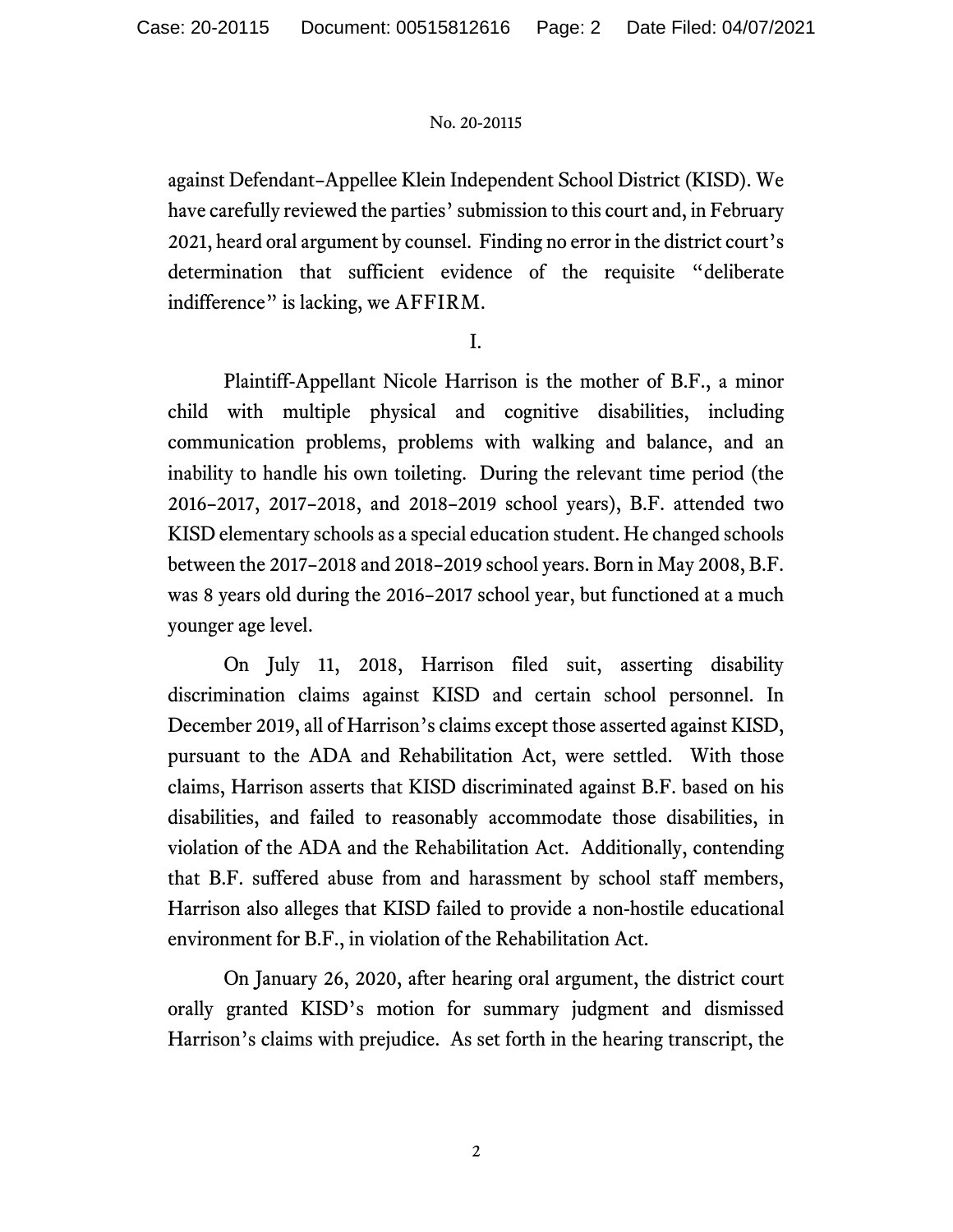district court reasoned that Harrison's summary judgment evidence failed to establish the existence of a genuine factual dispute regarding whether KISD had acted with deliberate indifference relative to B.F.'s rights under the ADA and the Rehabilitation Act. This appeal followed.

# II.

Summary judgments are reviewed de novo, "'applying the same standard that the district court applied.'" *Aggreko*, *L.L.C. v. Chartis Specialty Ins. Co*., 942 F.3d 682, 687 (5th Cir. 2019) (quoting *Smith v. Reg'l Transit Auth*., 827 F.3d 412, 417 (5th Cir. 2016)). Summary judgment is appropriate where there is "no genuine dispute as to any material fact" and "the movant is entitled to judgment as a matter of law." FED. R. CIV. P. 56. Material facts are those that "might affect the outcome of the suit under the governing law." *Leasehold Expense Recovery*, *Inc. v. Mothers Work*, *Inc.*, 331 F.3d 452, 456 (5th Cir. 2003) (internal quotation marks and citation omitted). "A genuine [dispute] of material fact exists when the evidence is such that a reasonable jury could return a verdict for the non-moving party." *Austin v. Kroger Tex., L.P.*, 864 F.3d 326, 328 (5th Cir. 2017). All facts and reasonable inferences are construed in favor of the nonmovant, and the court should not weigh evidence or make credibility findings. *Deville v. Marcantel*, 567 F.3d 156, 163– 64 (5th Cir. 2009). The resolution of a genuine dispute of material fact "is the exclusive province of the trier of fact and may not be decided at the summary judgment stage." *Ramirez v. Landry's Seafood Inn & Oyster Bar*, 280 F.3d 576, 578 n.3 (5th Cir. 2002). "We may affirm the district court's grant of summary judgment on any ground supported by the record and presented to the district court." *Amerisure Mut. Ins. Co. v. Arch Specialty Ins. Co.*, 784 F.3d 270, 273 (5th Cir. 2015).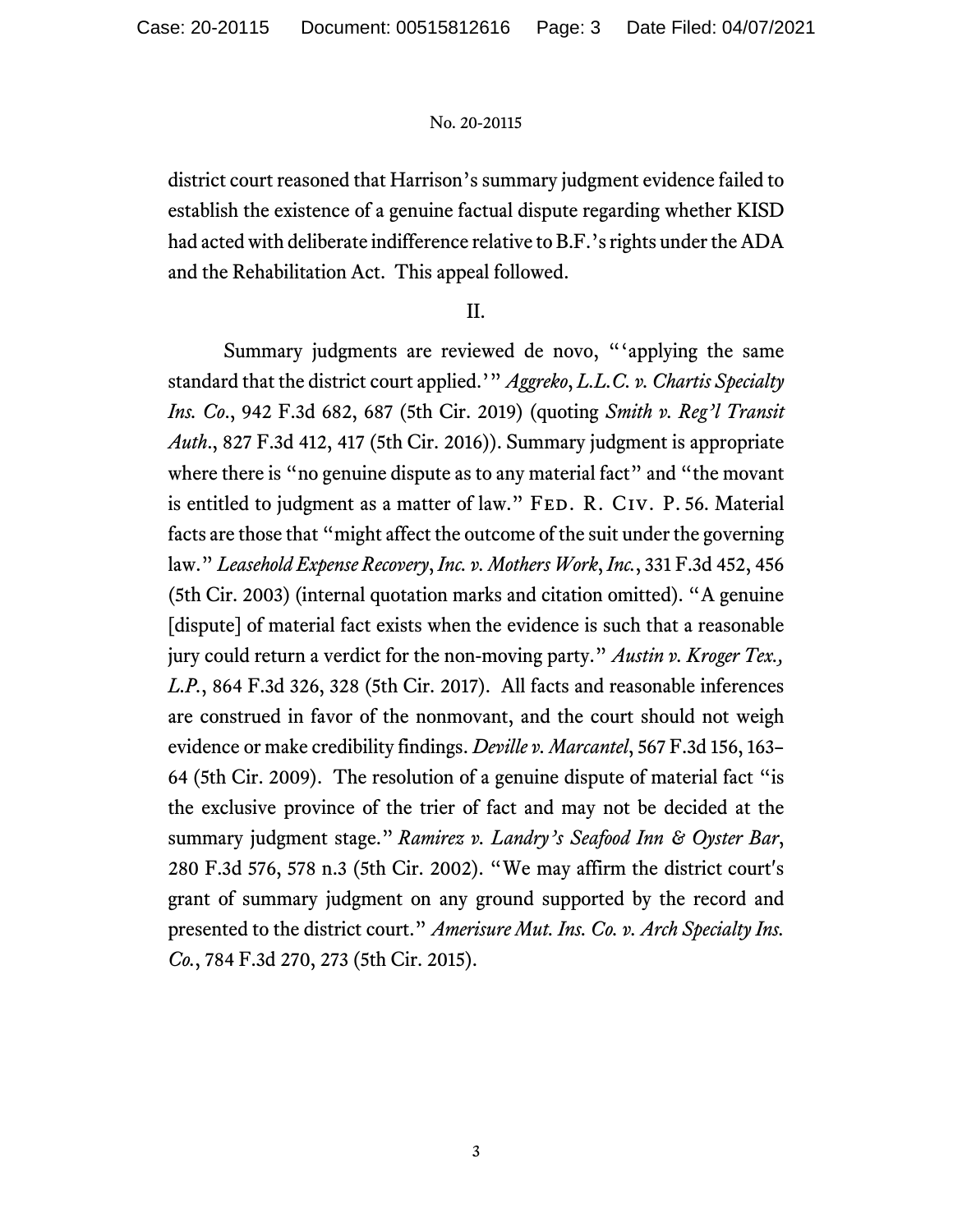# III.

As set forth above, Harrison alleges that B.F., while a student at two KISD elementary schools, was a victim of discrimination based upon disability, as contemplated by the Americans with Disabilities Act, 42 U.S.C. § 12131, *et seq*. ("ADA") and Section 504 of the Rehabilitation Act of 1973, 29 U.S.C. § 794 ("Rehabilitation Act").<sup>[1](#page-3-0)</sup> "The ADA is a federal antidiscrimination statute designed '[t]o provide a clear and comprehensive national mandate for the elimination of discrimination against individuals with disabilities.'" *Delano-Pyle v. Victoria Cnty.*, *Texas*, 302 F.3d 567, 574 (5th Cir. 2002) (quoting *Rizzo v. Children's World Learning Ctrs.*, *Inc.*, 173 F.3d 254, 261 (5th Cir. 1999)). "The [Rehabilitation Act] was enacted 'to ensure that handicapped individuals are not denied jobs or other benefits because of prejudiced attitudes or ignorance of others.'" *Id.* (quoting *Brennan v. Stewart*, 834 F.2d 1248, 1259 (5th Cir. 1988)).

Title II of the ADA provides: "No qualified individual with a disability shall, by reason of such disability, be excluded from participation in or be denied the benefits of the services, programs, or activities of a public entity, or be subjected to discrimination by any such entity." 42 U.S.C. § 12132.

<span id="page-3-0"></span><sup>&</sup>lt;sup>1</sup> Harrison did not assert a claim under the Individuals with Disabilities Education Act ("IDEA"), 20 U.S.C. § 1400, *et seq*., in this action. "The IDEA offers federal funds to States in exchange for a commitment: to furnish a 'free appropriate public education' more concisely known as a FAPE—to all children with certain physical or intellectual disabilities." *Fry v. Napoleon Cmty*. *Sch*., 137 S. Ct. 743, 748 (2017); *Doe v. Dallas Indep. Sch. Dist.*, 941 F.3d 224, 227 (5th Cir. 2019) ("FAPE' is a statutory term of art . . . generally centered on a disabled student's access to adequate education at school."). The IDEA requires exhaustion of certain administrative procedures for lawsuits seeking relief for a state's denial of a free appropriate public educations. *Id*. at 748–750, 752–758; 20 U.S.C. § 1415 (*l)*; *see also Doe,* 941 F.3d at 227 (§ 1415(*l*)'s exhaustion requirement applies where the "'gravamen of a complaint' is based on "the denial of an appropriate education"). Because Harrison has not sought relief under the IDEA, we do not address the possible merit of a FAPE claim based on the instant record.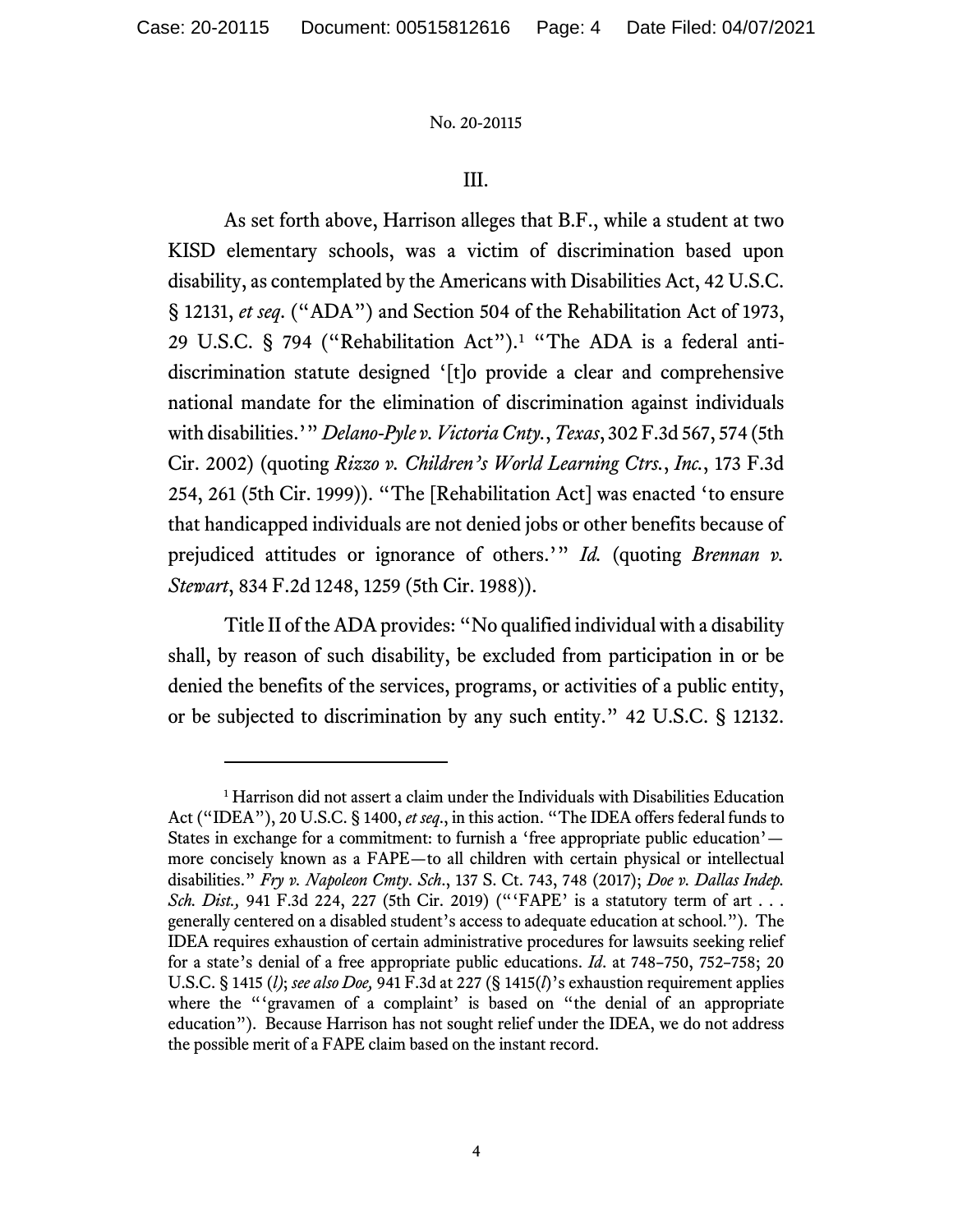Section 504 of the Rehabilitation Act provides: "No otherwise qualified individual with a disability in the United States . . . shall, solely by reason of her or his disability, be excluded from the participation in, be denied the benefits of, or be subjected to discrimination under any program or activity receiving Federal financial assistance . . . ." 29 U.S.C. § 794(a). Except for causation, Rehabilitation Act claims are analyzed under the same standard applicable to ADA claims. *See*, *e.g.*, *Wilson v. City of Southlake,* 936 F.3d 326*,* 330 (5th Cir. 2019); *D.A.*, *ex rel*. *Latasha A*. *v. Houston Indep*. *Sch*. *Dist*., 629 F.3d 450, 453–54 (5th Cir. 2010).[2](#page-4-0) 

Harrison asserts two types of disability discrimination claims against KISD. First, Harrison contends that KISD discriminated against B.F., in violation of both the ADA and the Rehabilitation Act, by failing to reasonably accommodate his multiple disabilities. Second, Harrison maintains that abuse and harassment by school staff members subjected B.F. to a hostile educational environment in violation of the Rehabilitation Act.[3](#page-4-1)

In support of these claims (as amended in May 2019), Harrison points to three instances—on March 22, 2017, April 26, 2017, and December 12, 2018—for which classroom video shows a school staff member intentionally causing B.F. to suffer physical injury or contact, as well as multiple occasions, in September 2017, in which B.F.'s school bus driver yelled and screamed at B.F. whilst on the bus. She also references various scratches, bumps, and bruises that B.F. received during the course of these school years.

<span id="page-4-1"></span><span id="page-4-0"></span><sup>&</sup>lt;sup>2</sup> The causation standard under Section 504 is "solely by reason" of disability, "whereas the ADA applies even if discrimination is not 'the sole reason' for the challenged action." *C.L. v. Leander Indep*. *Sch*. *Dist*., 2013 WL 3822100, at \*2 (W. D. Tex. July 23, 2013) (citing *Bennett-Nelson v. La. Bd*. *of Regents*, 431 F.3d 448, 454 (5th Cir. 2005)). This distinction, however, is not pertinent to this particular appeal.

<sup>&</sup>lt;sup>3</sup> Harrison also refers to this claim as a "failure to protect" claim.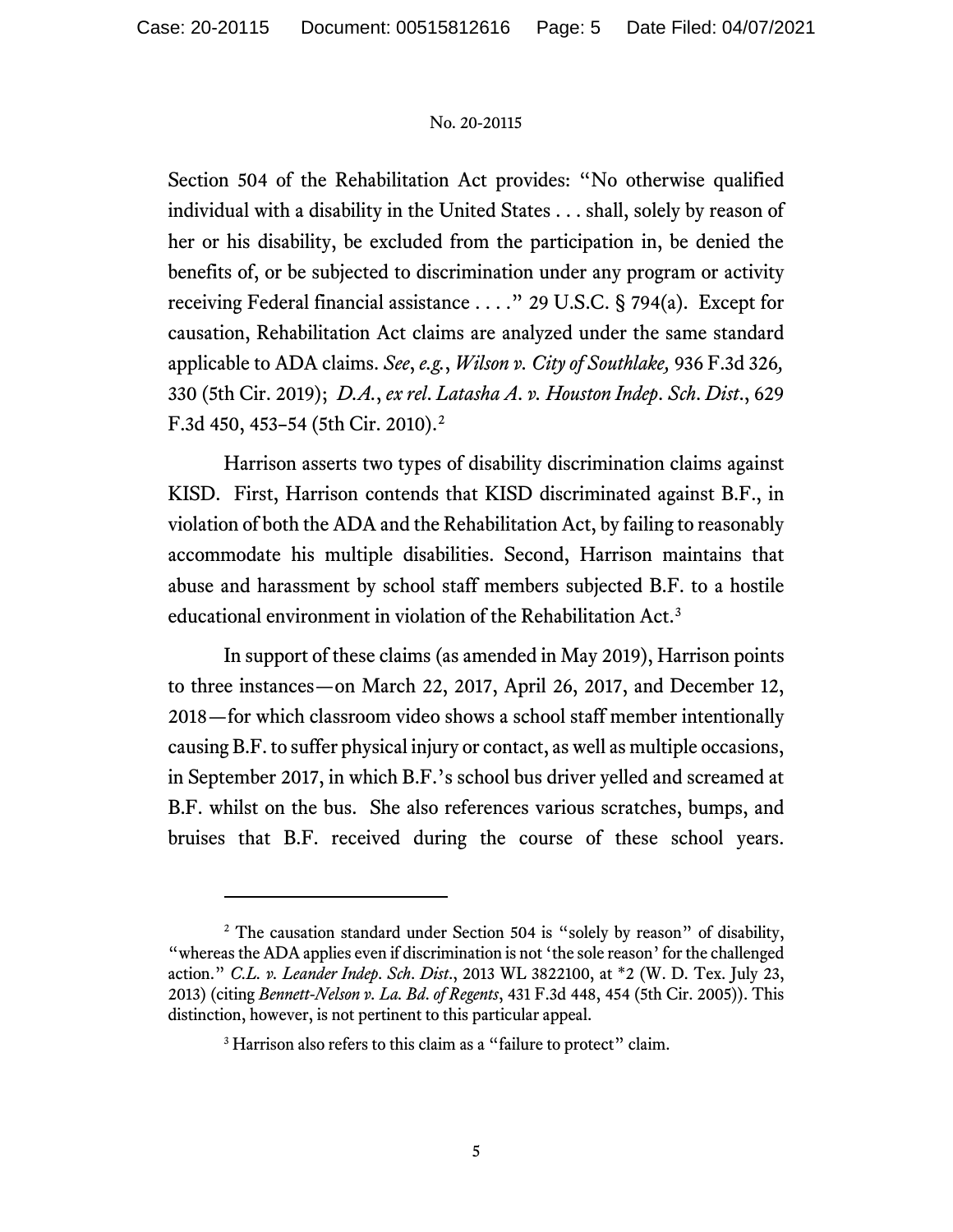Additionally, alleging that B.F. came home with a urine-soaked diaper at least once a week during the 2016–2017 school year, Harrison argues that school staff did not adequately assist B.F. with toileting and/or provide necessary diaper changes during that time.

In short, Harrison contends KISD inadequately staffed B.F.'s care. More specifically, Harrison maintains that KISD failed to utilize the number of competent staff members necessary to protect B.F. from injury at school, particularly including incidents of abuse by school staff, and to provide necessary supervision, care, and assistance with ambulation, toileting, and hygiene, including diaper changes.

Both the ADA and the Rehabilitation Act require Harrison to establish that: (1) B.F. is a qualified individual with a disability within the meaning of Section 504 of the Rehabilitation Act or the ADA; (2) B.F. was excluded from participation in, or was denied benefits of, services, programs, or activities for which the school district is responsible; (3) B.F.'s exclusion, denial of benefits, or discrimination was by reason of his disability; and (4) the exclusion, denial of benefits, or discrimination was intentional. *Melton v. Dallas Area Rapid Transit*, 391 F.3d 669, 671–72 (5th Cir. 2004); *Delano-Pyle,* 302 F.3d at 574. For a claim asserting a school district's failure to make reasonable accommodations for disability, Harrison must show that (1) B.F.'s disability and limitations were known by the school district; (2) the school district failed to make reasonable accommodations for the known limitations; and (3) the failure was intentional. *See*,*e.g.*, *Neely v. PSEG Texas*, *Ltd*. *P'ship*, 735 F.2d 242, 247 (5th Cir. 2013); *D.A.*, *ex rel*. *Latasha A*., 629 F.3d at 455 (cause of action stated when school district has refused to provide reasonable accommodations); *Marvin H*. *v. Austin Indep*. *Sch*. *Dist*., 714 F.2d 1348, 1356 (5th Cir. 1983). A mere disagreement with the correctness of educational services provided, however, does not state a discrimination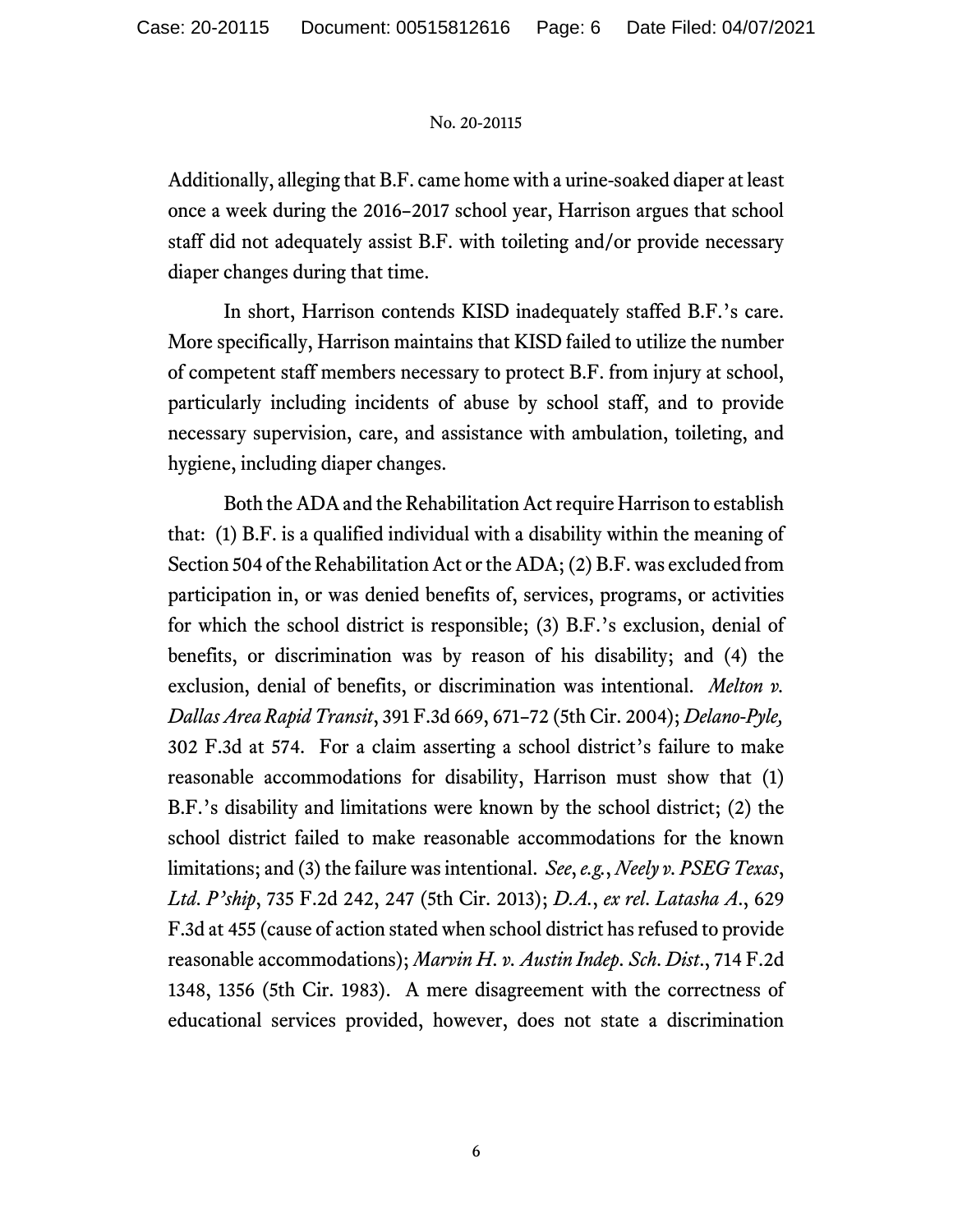claim. *D*.*A*., *ex rel. Latasha A*., 629 F.3d at 455 (citing *Marvin H*., 714 F.2d at 1356).

The parties agree that B.F. is a "qualified person with a disability" and that the "intentional" element of Harrison's claims may be satisfied by evidence establishing "deliberate indifference."[4](#page-6-0) To establish deliberate indifference in the context of reasonable accommodations for disability, Harrison had to put forth sufficient evidence that (1) an appropriate person; (2) had actual notice of B.F.'s disability and the necessity of a reasonable accommodation; and (3) responded with deliberate indifference. To be an appropriate person, one must, "at a minimum, [have] authority to institute corrective measures on the district's behalf." *Gebser v. Lago Vista Indep*. *Sch*. *Dist.*, [5](#page-6-1)24 U.S. 274, 291 (1998).<sup>5</sup> For purposes of this matter, the parties agree that principals and assistant principals are appropriate persons.

Citing *Estate of Lance v. Lewisville Indep*. *Sch*. *Dist*., 743 F.3d 982, 992*,*  994, 1000–01 (5th Cir. 2014), Harrison also purports to allege a separate disability discrimination claim, pursuant to the Rehabilitation Act, predicated on contentions that KISD failed to provide a non-hostile educational environment to B.F. Harrison outlines the following elements

<span id="page-6-0"></span><sup>4</sup> The parties agree that the deliberate indifference standard applies. KISD's brief does note the statement from our opinion in *Delano-Pyle* that "[t]here is no deliberate indifference standard applicable to public entities for purposes of the ADA or the RA," but suggests we should disregard it as inconsistent with prior United States Supreme Court precedent. *See Delano-Pyle v. Victoria Cnty., Tex.*, 302 F.3d 567, 575 (5th Cir. 2002); *see also PlainsCapital Bank v. Keller Indep. Sch. Dist.*, 746 F. App'x 355, 361 (5th Cir. 2018) (per curiam) (discussing this issue). Given the parties' agreement—and also given our conclusion that the deliberate indifference standard was not met here—we need not address the import of our statement in *Delano-Pyle* in this appeal.

<span id="page-6-1"></span><sup>&</sup>lt;sup>5</sup> Although *Gebser* address a claim brought under Title IX based on a teacher's sexual harassment of a student, it is not apparent that a different rule (regarding this particular issue) would apply in this context.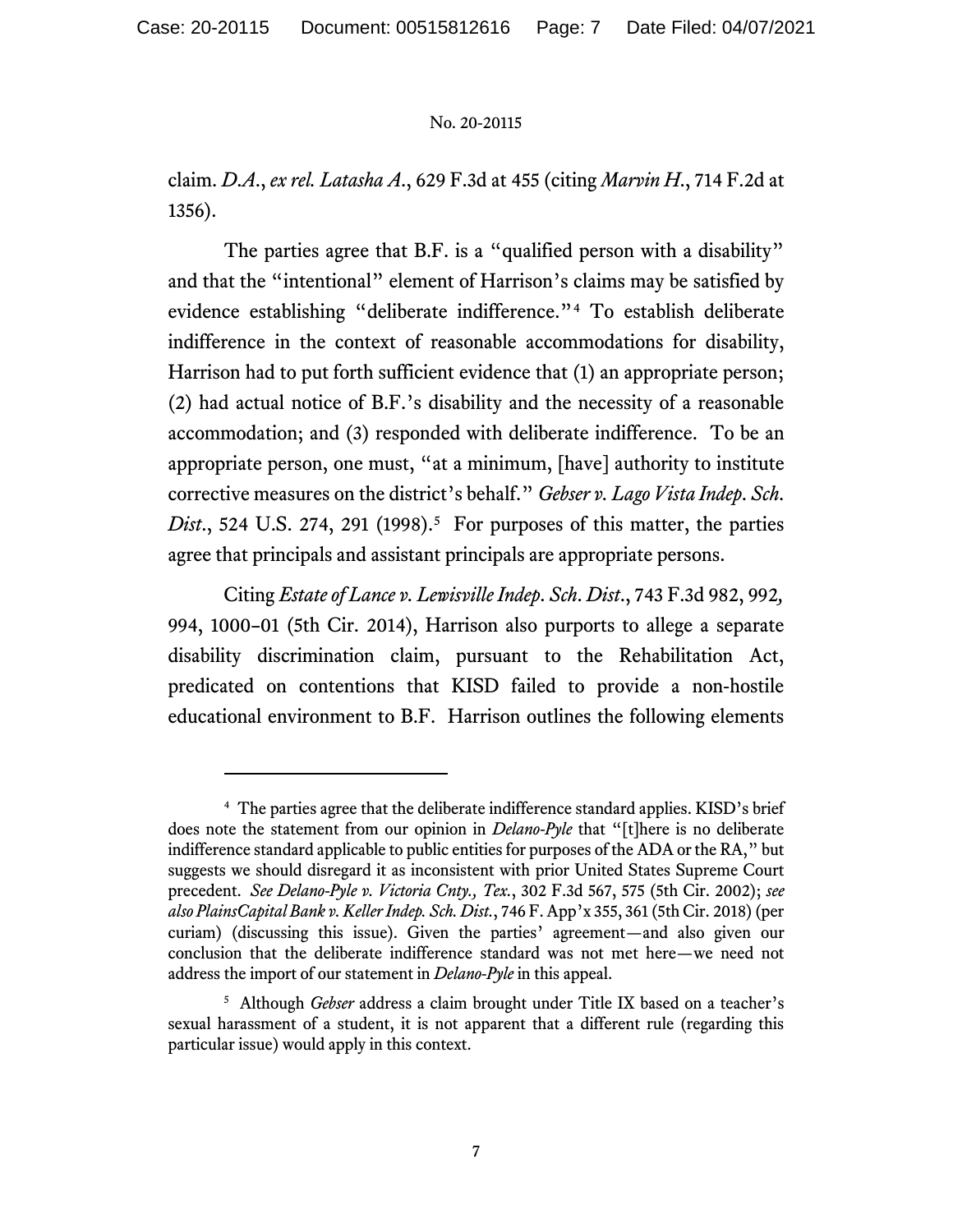for this claim: (1) B.F. must be shown to have been a victim of a hostile educational environment because of his disability; (2) the hostile conduct must be severe and pervasive; (3) KISD must have been on notice of and deliberately indifferent to the hostile environment; and (4) B.F. must have experienced a deprivation of educational opportunities because of it. Regarding the last element, Harrison points to B.F. having experienced verbal and physical abuse at two different schools and on a school bus, missing class on a number of occasions in order to seek medical care for injuries suffered at school, and having been traumatized by hostile environment experiences.

In response, KISD questions whether the Fifth Circuit recognizes a hostile educational environment claim premised upon student harassment by school employees. Assuming that such a claim is legally viable, KISD maintains that the evidence establishes that it is entitled to summary judgment. In support of this position, KISD argues that B.F. offers only conclusory assertions, unsupported by evidence or law, to support his contention that the alleged discriminatory treatment was severe and pervasive. KISD contends that B.F.'s failure in this regard forfeits his claim, citing *Wise v. Wilkie*, 955 F.3d 430, 438 n.28 (5th Cir. 2020) (failure to properly brief issue constitutes forfeiture). Moreover, KISD adds, the evidence conclusively establishes that KISD was not deliberately indifferent towards B.F., which is dispositive of B.F.'s claim.

As stated above, the parties agree that deliberate indifference is an essential element for each of Harrison's claims against KISD. Deliberate indifference is a "high bar." *Sanches v. Carrollton-Farmers Branch Indep*. *Sch*. *Dist*., 647 F.3d 156, 167 (5th Cir. 2011). "Because deliberate indifference is a lesser form of intent rather than a heightened degree of negligence, neither negligent nor merely unreasonable responses are enough." *I.F. v. Lewisville Indep*. *Sch*. *Dist.*, 915 F.3d 360, 369 (5th Cir. 2019) (internal quotations and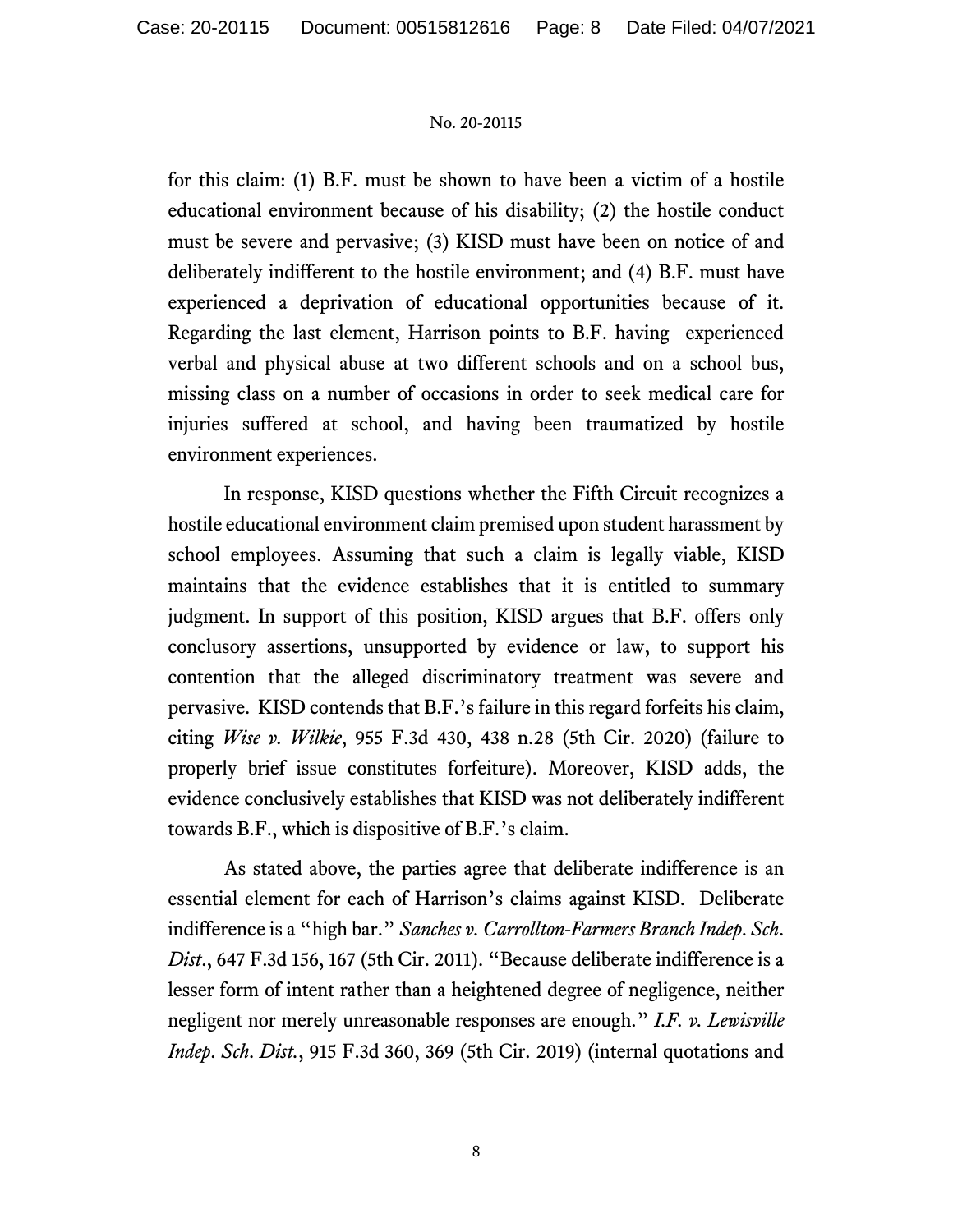citations omitted). Rather, to clear that "high bar," a response must be "clearly unreasonable in light of the known circumstances." *Davis v. Monroe Cnty. Bd. of Educ.*, 526 U.S. 629, 648 (1999); *Sanches,* 647 F.3d at 167. Bypassing the questions of "notice" and "appropriate person" status, the district court dismissed Harrison's claims based on its determination that sufficient Rule 56 evidence of KISD's deliberate indifference to B.F.'s health and safety needs had not been provided. We find no error in the district court's determination.

As revealed by the parties' briefs and pertinent portions of the record, B.F.'s experiences are unquestionably heartbreaking. While the obstacles and struggles that B.F. and his parents encounter each and every day, as a result of B.F.'s disabilities, unquestionably are substantial and difficult—and abuse by teachers and caregivers is absolutely intolerable and tragic—such wrongdoing does not automatically render the school district liable under the ADA or the Rehabilitation Act for faculty wrongdoing. And, certainly, reasonable minds may question whether KISD could have and should have done more to monitor, protect, and assist B.F. while he was at school. Importantly, however, neither of those standards is determinative of the appeal before the court. Rather, as the parties have recognized, for Harrison's claims to have survived summary judgment, the record must support a reasonable inference that KISD acted with "deliberate indifference" to B.F.'s rights.

As recounted in KISD's brief, the record reflects that, upon becoming aware of the incidents involving Developmental Aide Hernandez, Teacher Gay, and the verbally abusive school bus driver, both school principals promptly undertook thorough investigations and notified other pertinent KISD personnel. As a result, Hernandez and Gay were immediately removed from the classroom, their employment ended, and both Child Protective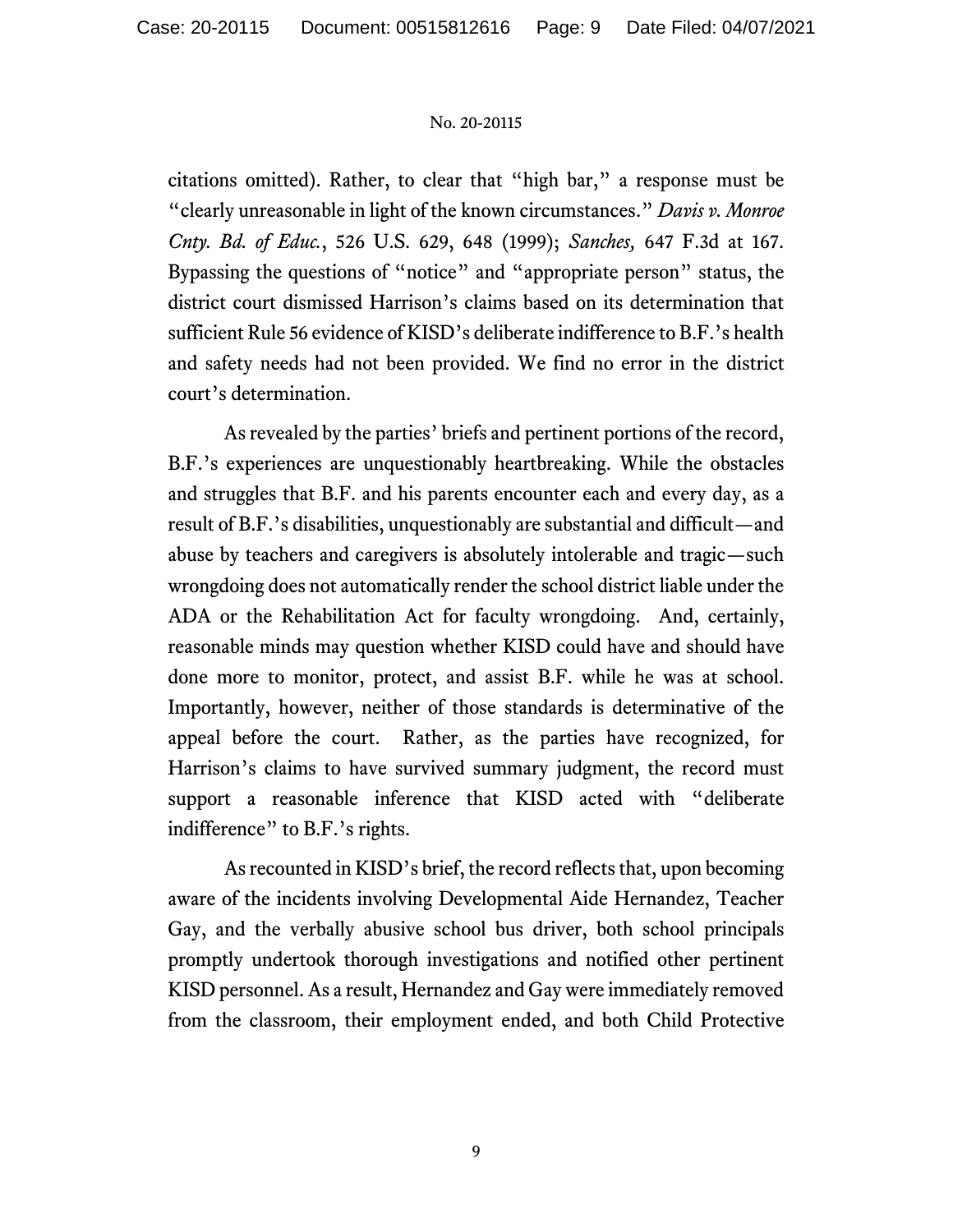Services and the KISD police department were notified. Also, the bus driver was immediately reassigned from B.F.'s route.

Harrison was promptly apprised of KISD's resolution of each of these incidents and, significantly, identifies nothing more that KISD should have done in response to these actions. Nor, moreover, is there any indication in the record that either school principal was aware that Hernandez or Gay had previously hit, injured, or otherwise mistreated a student, or that pertinent KISD personnel eschewed appropriate supervision and oversight of the district's special education programs, instructors, and students.

While it is logically conceivable that KISD's provision of supplemental staff for B.F. would have prevented Hernandez's and/or Gay's abuse, as well as B.F.'s urine-soaked diapers and various falls, bumps, bruises, and scratches, the record does not contain sufficient Rule 56 evidence validating that theory. And, on appeal, neither mere logical possibility nor after-the-fact conjecture is an acceptable substitute for the requisite record evidence. Most importantly, however, even if the panel assumes that Harrison is correct about the efficacy of supplemental staff, the record likewise lacks sufficient summary judgment evidence demonstrating KISD's requisite deliberate indifference, *i.e.*, that pertinent KISD personnel had the necessary advance notice of a need for additional and/or more competent staff but nevertheless made a "clearly unreasonable" decision to do nothing.

Harrison's arguments to the contrary are unavailing. For instance, on the subject of B.F.'s weekly urine-soaked diapers, the record also reflects that B.F. was able to make the sign for "potty," use the toilet with assistance, let school staff know when he is wet, and go to the changing table independently or when asked. In any event, Harrison had no complaints regarding B.F.'s diapers for the 2017–2018 and 2018–2019 school years. Rather, her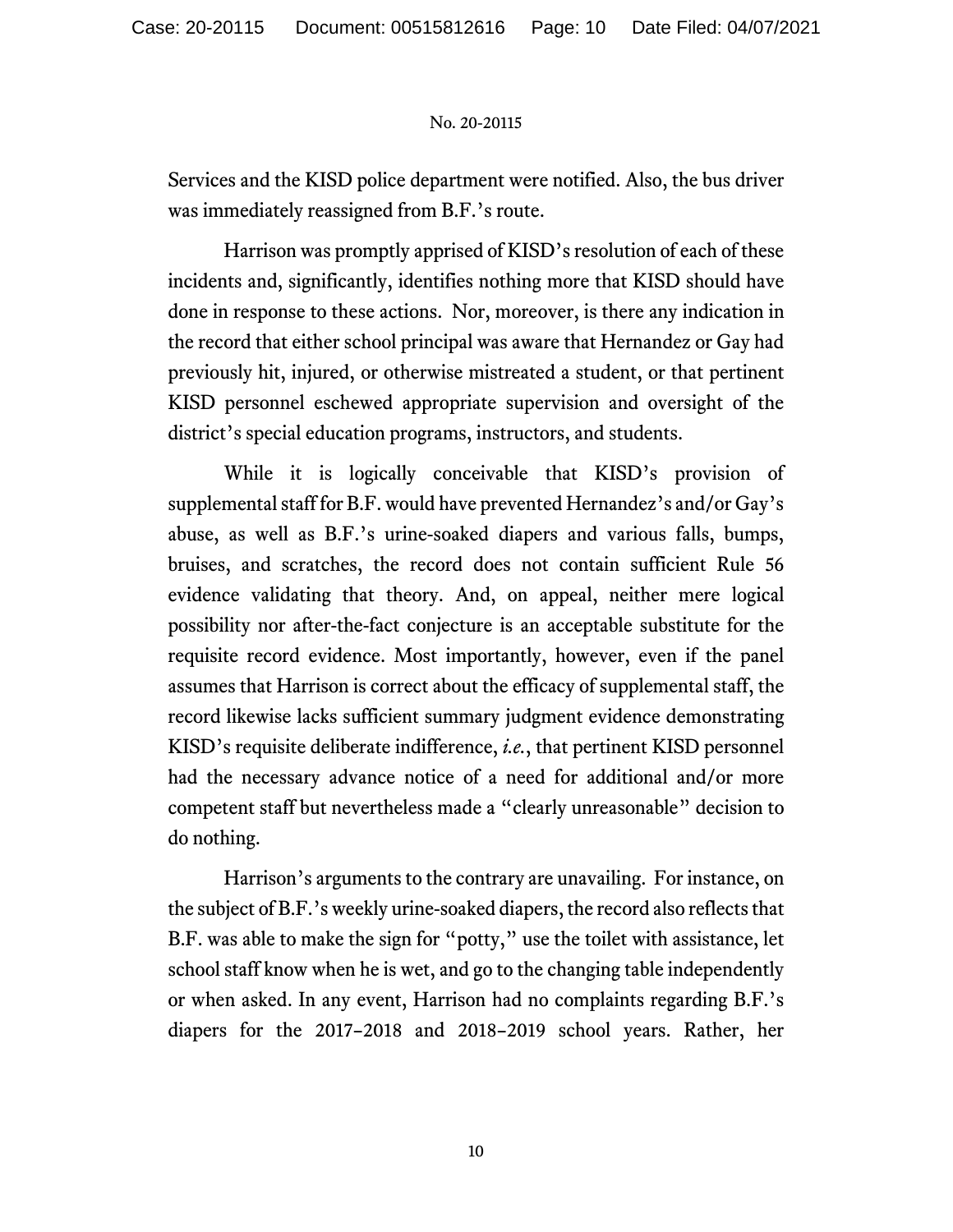complaints are directed only to the 2016–2017 school year in which B.F. attended Bernshausen Elementary. During that time, Harrison maintains that she would make a note in B.F.'s daily folder whenever he came home with a urine-soaked diaper in order to apprise school personnel. The record, however, seemingly contains neither the folder nor an explanation for its omission.

Harrison also states that she spoke with the assistant principal regarding the matter, who said that he would "look into it," and then she "went to the principal," who communicated that, upon inquiry, the principal was told that B.F.'s diaper was being changed. No dates or other concrete information, however, are provided relative to these exchanges. Nor does the record reflect any additional communication or continued follow-up by Harrison regarding this (unquestionably important) matter with KISD personnel, including the school nurse, or the KISD Director of Special Education. Indeed, when the ARD Committee, including Harrison, convened, in December 2016, to revise B.F.'s "Annual ARD," Harrison agreed to the proposed [IEP] plan. Furthermore, the notes from the meeting do not reflect any voiced concerns or requests for change relative to B.F.'s toileting needs. Notably, the same is true of the "Conference Record" log that B.F.'s teacher maintained of written and telephone communications with B.F.'s parents during the 2016–2017 school year.

Similarly, on the topic of additional staff supervision for B.F., Harrison's brief maintains that "she complained to the School Principal and Vice-Principal about her concerns B.F. was not safe and no one responded." To support this assertion, page 593 of the record is cited. That page, an excerpt from Harrison's deposition transcript, discusses B.F.'s urine-soaked diapers**.** It reflects no communication with the school principal regarding safety. Harrison's brief also states that she also "specifically asked for a oneto-one aide but that request was never addressed." Page 591 of the record is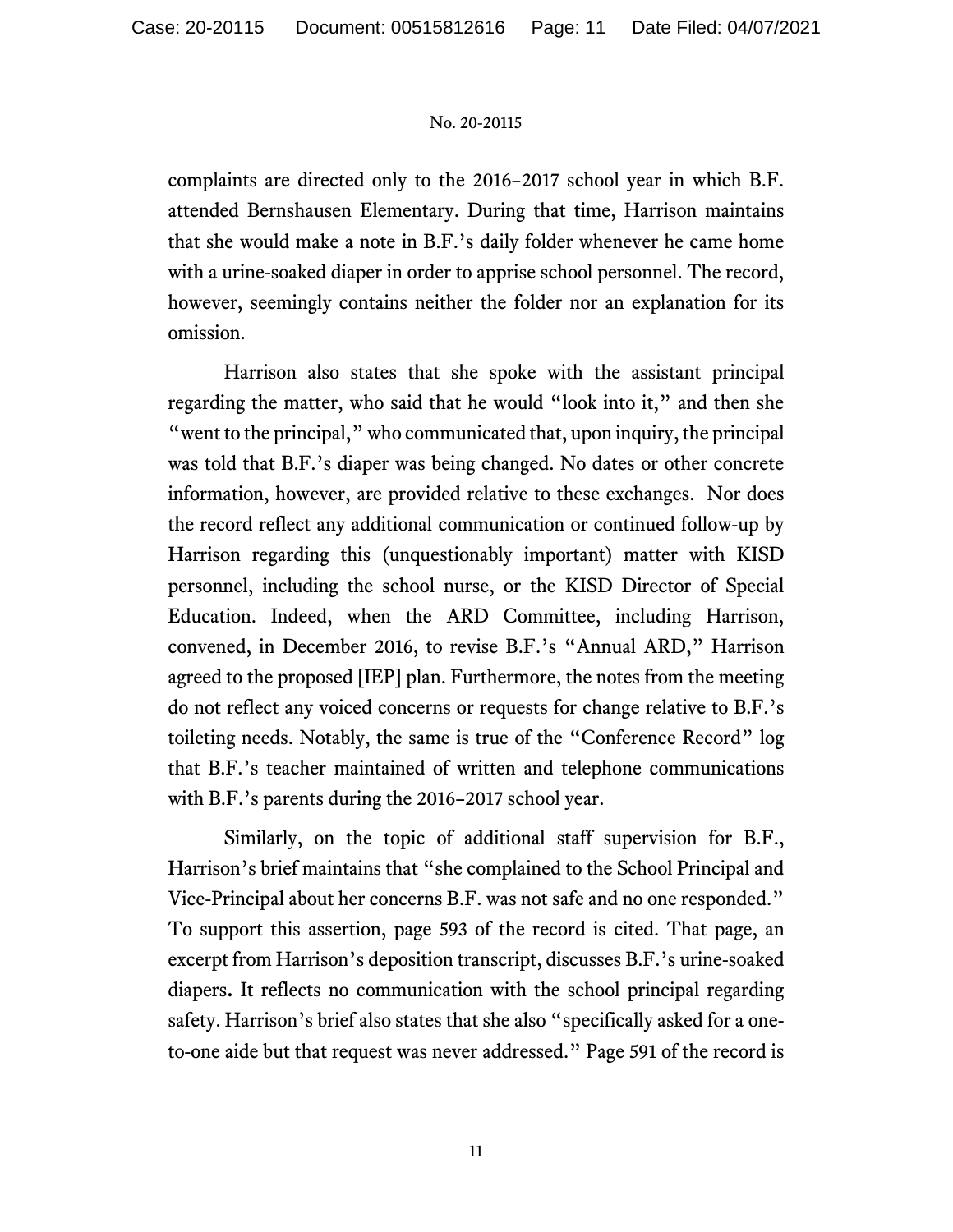cited for this assertion. That page is an excerpt from Harrison's deposition transcript. Although a request for a "one-to-one aide" that was never granted is mentioned in the deposition transcript, that is the extent of the information provided. No record evidence indicates to whom this request was made, when it was made, what reason for the request was provided, and what reason, if any, was given for its denial.

Harrison also represents that, in spring 2017, B.F.'s father "complained [B.F.] was not being supervised by enough staff to benefit from all the educational services he was otherwise due." Pages 686 and 687 of the record are cited for this assertion. Those pages, which are part of Teacher Mosbeck's 2016–2017 "Conference Record," however, simply reflect that B.F.'s father asked B.F.'s teacher whether a lack of supervision prevented B.F.'s participation in certain school activities, and received a negative response. They hardly reflect that pertinent KISD personnel received a complaint of inadequate staffing from a parent and simply ignored it.

Finally, Harrison's submission includes no citation to expert testimony, or other generally accepted authoritative source(s), directly addressing staffing requirements for the proper supervision, care, and instruction of B.F., and his classmates, whilst in an educational setting. In the absence of such materials, we, and ultimately a jury, are essentially asked to speculate regarding staffing needs—both in terms of number and qualifications—for B.F. and/or his classroom. Such guesswork is hardly appropriate given the nature and extent of B.F.'s disabilities and the lack of knowledge that the average layperson has regarding his particular needs and the proper functioning of special education programs.